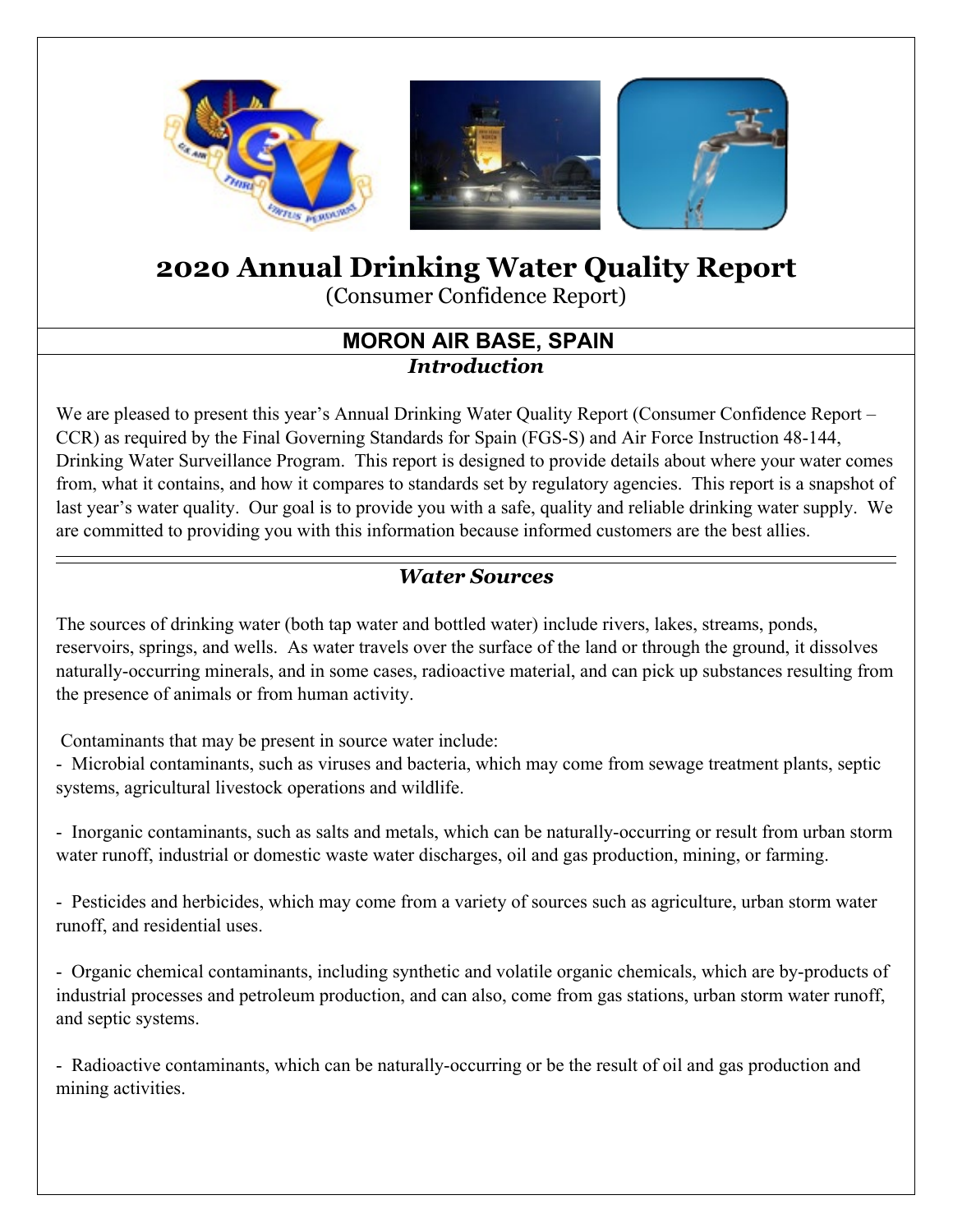#### *Where Do We Get Our Drinking Water?*

Morón AB receives its water supply from a shallow regional aquifer. Ground water that is not under the influence of superficial waters is the primary source of the water system. Six well fields pump water through a water treatment plant to a comprehensive distribution system. The water is treated using reverse osmosis and granular activated carbon to remove contaminants prior to disinfection with chlorine. The water system supplies water to all facilities including the Youth Center, Military Family Housing, DoDEA School, dorms, dining facilities, clinic and most Spanish Air Force facilities.

## *Drinking Water and Your Health*

All drinking water, including bottled water, may reasonably be expected to contain at least small amounts of some contaminants. The presence of contaminants does not necessarily indicate that the water poses a health risk. More information on contaminants and potential health effects can be obtained by calling Bioenvironmental Engineering (BE) at DSN 479-2220 (0049-6371-46-2220). According to the Environmental Protection Agency, some people may be more vulnerable to contaminants in drinking water than the general population. Immunocompromised individuals such as those with cancer undergoing chemotherapy, those who have undergone organ transplants, those with HIV/AIDS or other immune system disorders, some elderly, and infants are at a higher risk of waterborne illness. These people should seek advice about drinking water from their health care providers.

### *A Final Word on Water Quality*

Your water quality team at Morón AB works around the clock to provide safe, dependable water at every tap. But they can only ensure the success of today's mission if everyone contributes. Tomorrow's success will depend on all of us, working together, to protect our vital waterresources. Remember, the water we use does not quickly return to the aquifer, but is, for the most part, "consumed" by our actions. The military installation (Morón AB) and many nearby villages draw water from the same aquifer. Conservation is therefore essential to protect our watersupply. You should also consider ways you can reduce your water consumption, i.e., don't let the water run while brushing your teeth, take a shower vs. a bath. There are numerous ways to save our most valuable natural resource for us and the future of our children. If you have ideas to reduce usage and contamination of this valuable resource submit it to the Ramstein AB Drinking Water Quality Working Group. These efforts will help protect the future water supply by reducing the overall consumptive use.

#### *Customer Views Welcome*

We are available to address any questions or concerns you may have. Housing residents should contact the Housing Office with any water concerns. Dorm residents should contact their building manager.

For more information on this report or base drinking water quality, please call BE at DSN 479-2220 (0049- 6371-462220) or the 86 CES Environmental Management Flight at DSN 480-7712.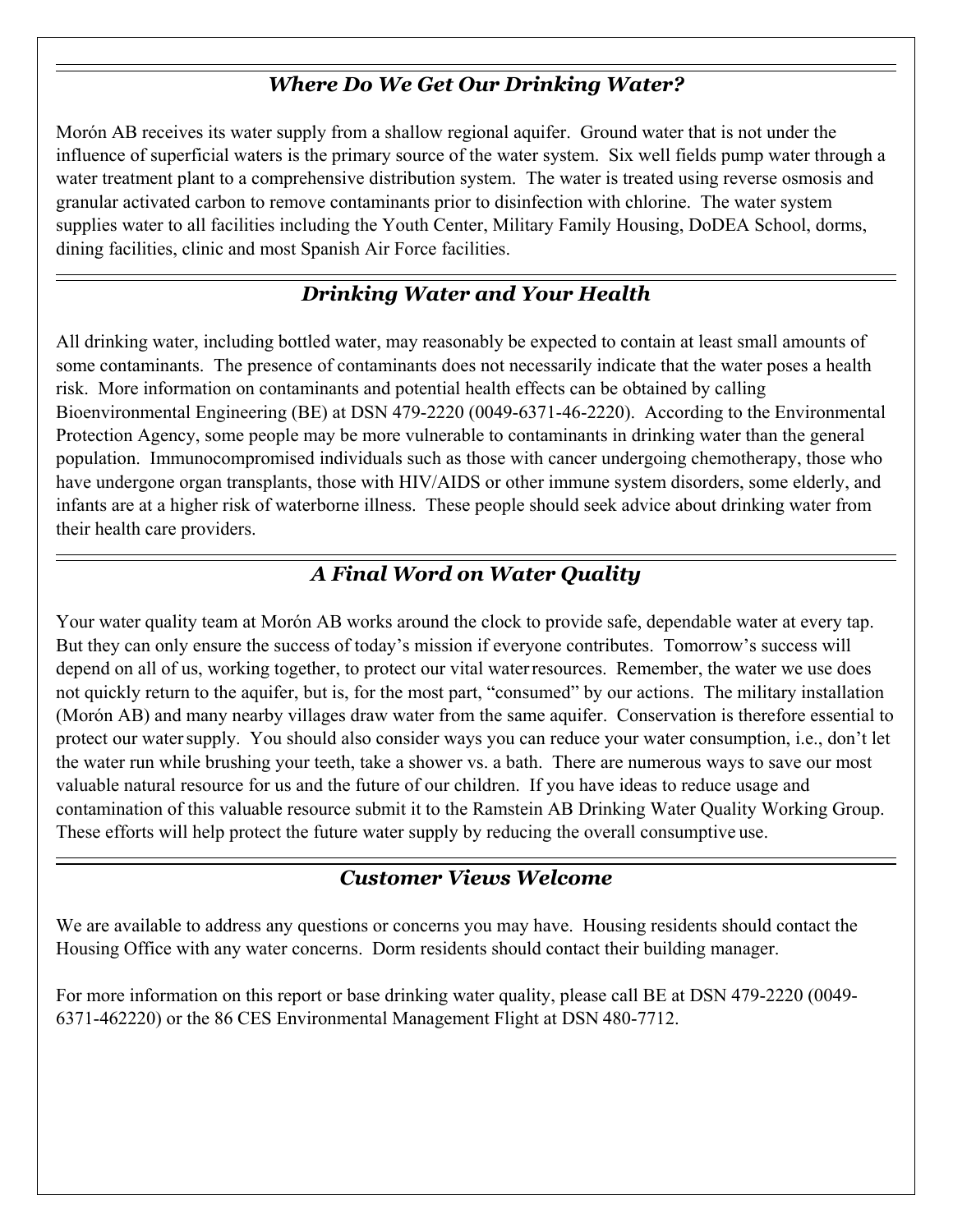#### *Definitions and Abbreviations*

**Action Level (AL):** The concentration of a contaminant which, if exceeded, triggers treatment or other requirements which a water system must follow.

**Average:** Regulatory compliance with some MCLs are based on running annual average of monthly samples.

**Maximum Contaminant Level (MCL):** The highest level of a contaminant that is allowed in drinking water. MCLs are set as close to the MCLGs as feasible using the best available treatment technology.

**Maximum Contaminant Level Goal (MCLG):** The level of a contaminant in drinking water below which there is no known or expected risk to health. MCLGs allow for a margin of safety.

**Maximum Residual Disinfectant Level (MRDL):** The highest level of disinfectant allowed in drinking water. There is convincing evidence that addition of a disinfectant is necessary for control of microbial contaminants.

**Maximum Residual Disinfectant Level Goal (MRDLG):** The level of a drinking water disinfectant below which there is no known or expected risk to health. MRDLGs do not reflect the benefits of the use of disinfectants to control microbial contamination.

**ppm**: milligrams per liter (mg/L) or parts per million – or one ounce in 7,350 gallons of water.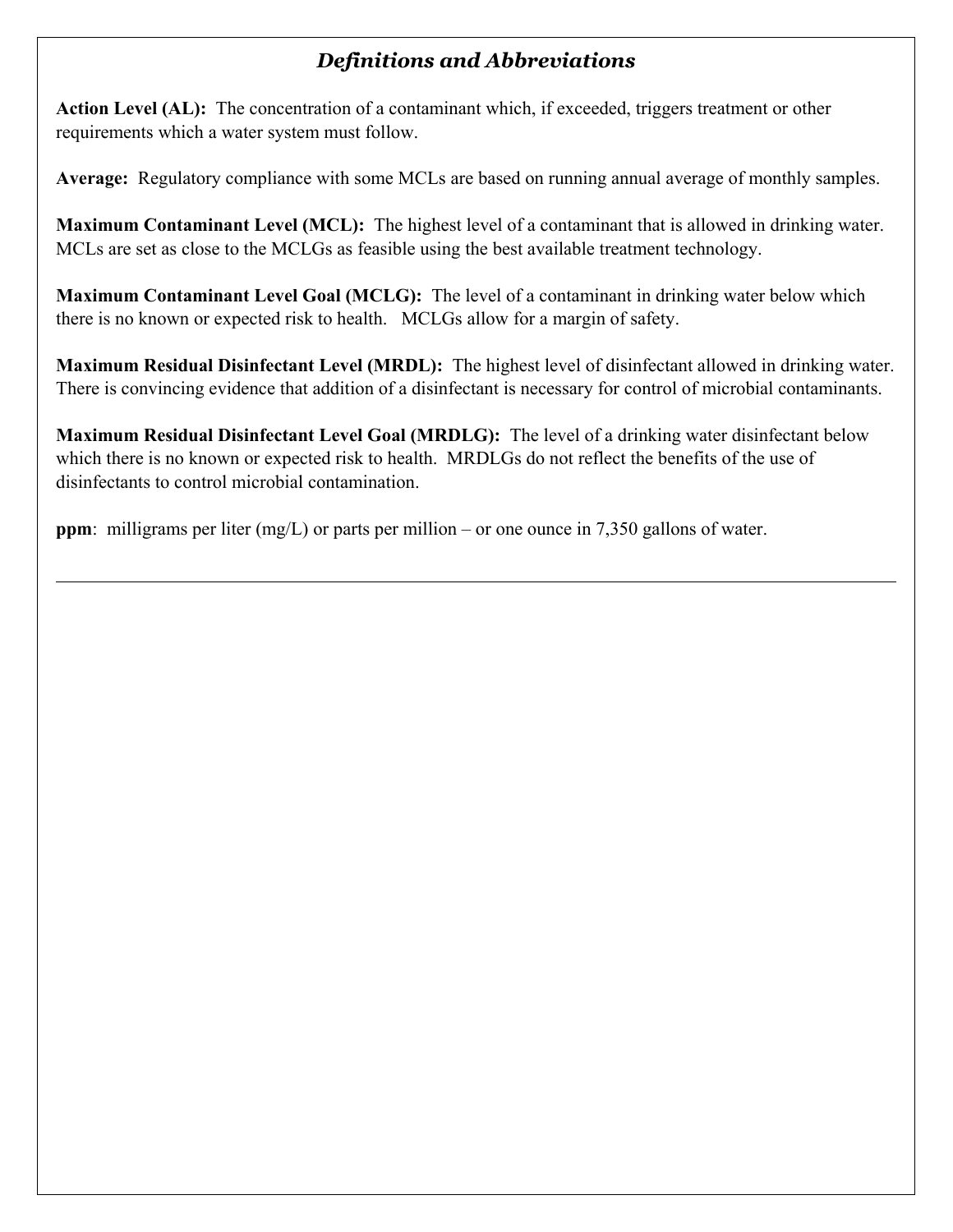#### *About the Following Pages*

The table below lists all of the drinking water contaminants that we detected during the calendar year of this report. Although more than **80 contaminants** were tested, only those substances listed below were detected in our water. The FGS-S requires us to monitor for certain contaminants less than once per year because the concentrations of these contaminants do not vary significantly from year to year, or the system is not considered vulnerable to this type of contamination.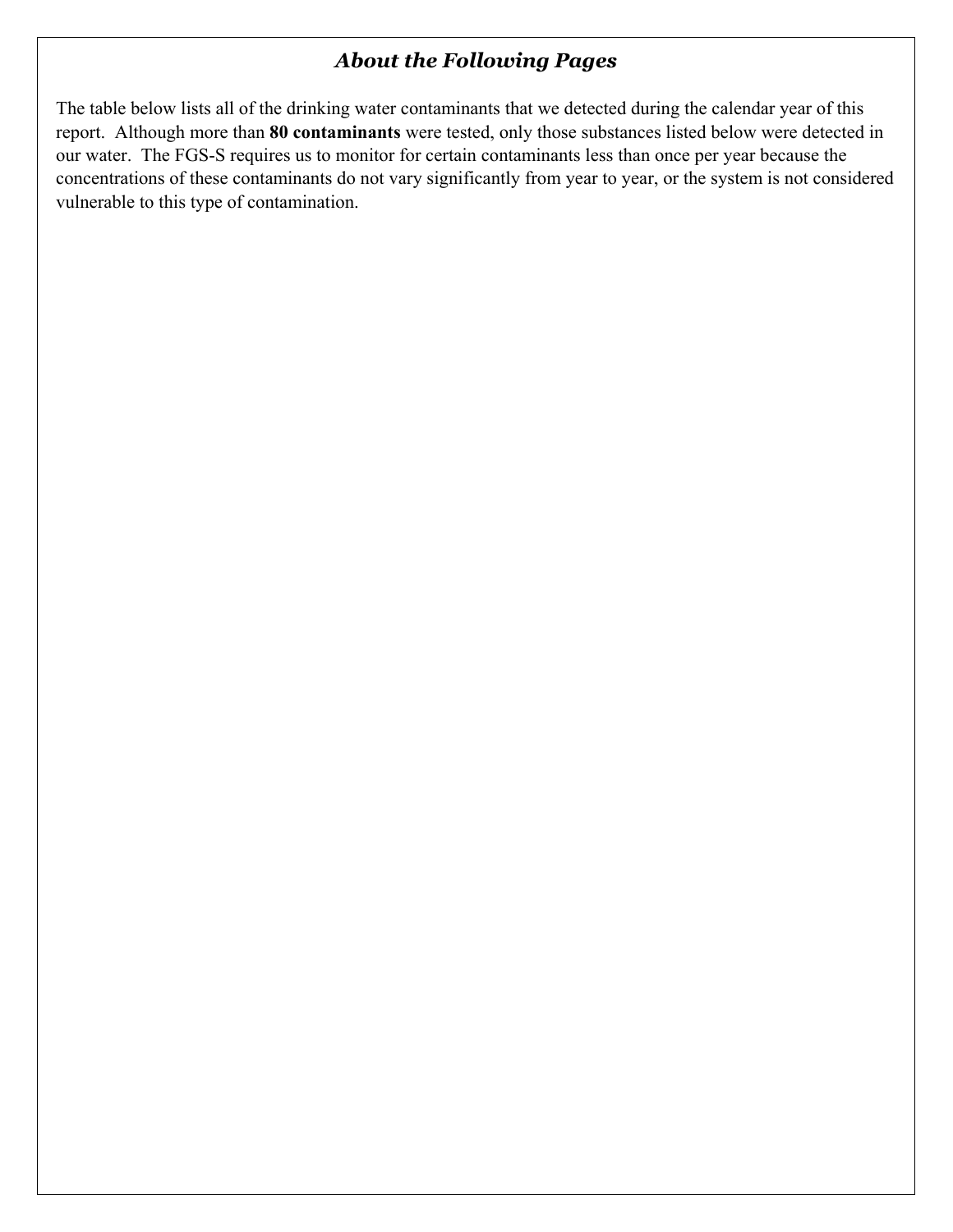#### *Coliform Bacteria*

| <b>Maximum</b><br><b>Contaminant Level</b><br>Goal | <b>Total Coliform</b><br><b>Maximum</b><br><b>Contaminant Level</b> | Highest No. of<br>Positive(s) | <b>Fecal Coliform or E.</b><br>Coli Maximum<br><b>Contaminant Level</b> | <b>Total No. of Positive</b><br>E. Coli or Fecal<br><b>Coliform Samples</b> | <b>Violation</b> | <b>Likely Source of Contaminant</b>   |
|----------------------------------------------------|---------------------------------------------------------------------|-------------------------------|-------------------------------------------------------------------------|-----------------------------------------------------------------------------|------------------|---------------------------------------|
|                                                    | l positive monthly<br>sample                                        |                               |                                                                         |                                                                             | N                | Naturally present in the environment. |

#### *Lead and Copper*

| <b>Lead and</b><br>Copper | <b>MCLG</b> | <b>MCL</b> | <b>Level Found</b>        | 90 <sup>th</sup><br>Percentile | # Sites Over<br>AL | <b>Units</b> | <b>Violation</b> | <b>Likely Source of Contaminant</b>                                                                           |
|---------------------------|-------------|------------|---------------------------|--------------------------------|--------------------|--------------|------------------|---------------------------------------------------------------------------------------------------------------|
| Copper                    | 1.3         |            | $0.014 - 0.26$            | 0.14                           |                    | mg/L         |                  | Erosion of natural deposits; leaching from wood<br>preservatives; corrosion of household plumbing<br>systems. |
| Lead                      |             | 0.01       | $\leq 0.00020 -$<br>0.032 | 0.01                           |                    | mg/L         |                  | Corrosion of household plumbing systems;<br>erosion of natural deposits.                                      |

#### *Required Additional Health Information for Lead*

If present, elevated levels of lead can cause serious health problems, especially for pregnant women and young children. Lead in drinking water is primarily from materials and components associated with service lines and home plumbing. Morón AB is responsible for providing high quality drinking water, but cannot control the variety of materials used in plumbing components. When your water has been sitting for several hours, you can minimize the potential for lead exposure by flushing your tap for 30 seconds to 2 minutes before using water for drinking or cooking. If you are concerned about lead in your water, you may wish to have your water tested. Information on lead in drinking water, testing methods, and steps you can take to minimize exposure is available from the Safe Drinking Water Hotline or at [http://www.epa.gov/safewater/lead.](http://www.epa.gov/safewater/lead)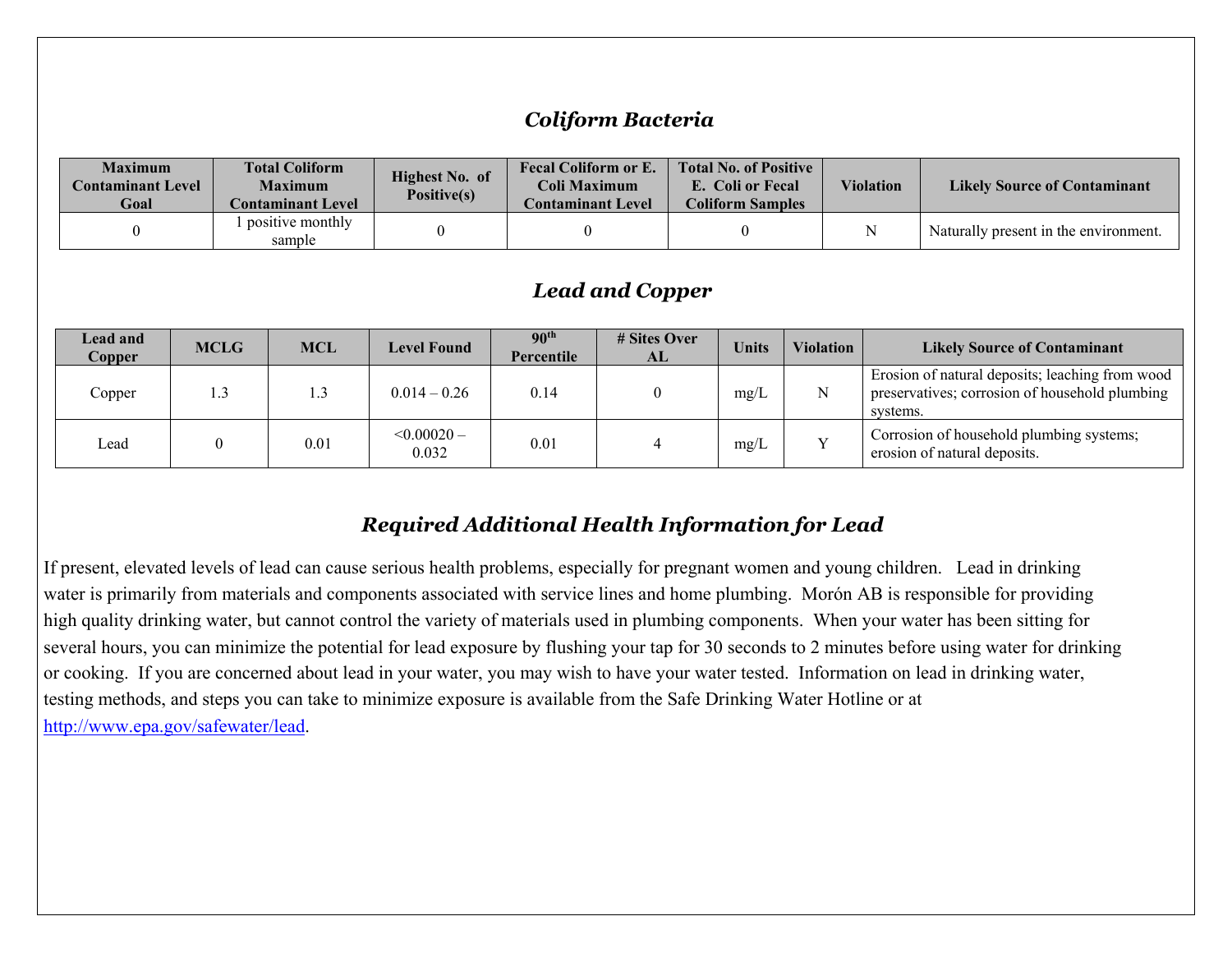## *Regulated Contaminants*

| <b>Disinfectant Residual</b> | <b>Average Level</b> | Minimum Level | <b>Maximum Level</b> | <b>MRDL</b> | <b>MRDLG</b> | Unit of<br><b>Measure</b> | <b>Source of Contamination</b>              |
|------------------------------|----------------------|---------------|----------------------|-------------|--------------|---------------------------|---------------------------------------------|
| Chlorine (Free)              |                      | 0.2           |                      | 4.0         | $<$ 4.0      | mg/L                      | Water additive used to control<br>microbes. |

| <b>Inorganic Contaminants</b>     | <b>Highest</b><br>Level<br><b>Detected</b> | <b>Range of Levels</b><br><b>Detected</b> | <b>MCLG</b> | <b>MCL</b> | Units | <b>Violation</b> | <b>Likely Source of Contamination</b>                                                           |
|-----------------------------------|--------------------------------------------|-------------------------------------------|-------------|------------|-------|------------------|-------------------------------------------------------------------------------------------------|
| Barium                            | 0.009                                      | Sampled once                              |             |            | mg/L  | N                | Discharge of drilling wastes; discharge from metal refineries;<br>Erosion of natural deposits.  |
| Bromate                           | < 0.0025                                   | All the same                              | $\theta$    | 0.01       | mg/L  |                  | By-product of drinking water disinfection                                                       |
| Nitrate (measured as<br>Nitrogen) | 6.8                                        | Sampled once                              | 10          | 10         | mg/L  | N                | Runoff from fertilizer use; leaching from septic tanks, sewage;<br>erosion of natural deposits. |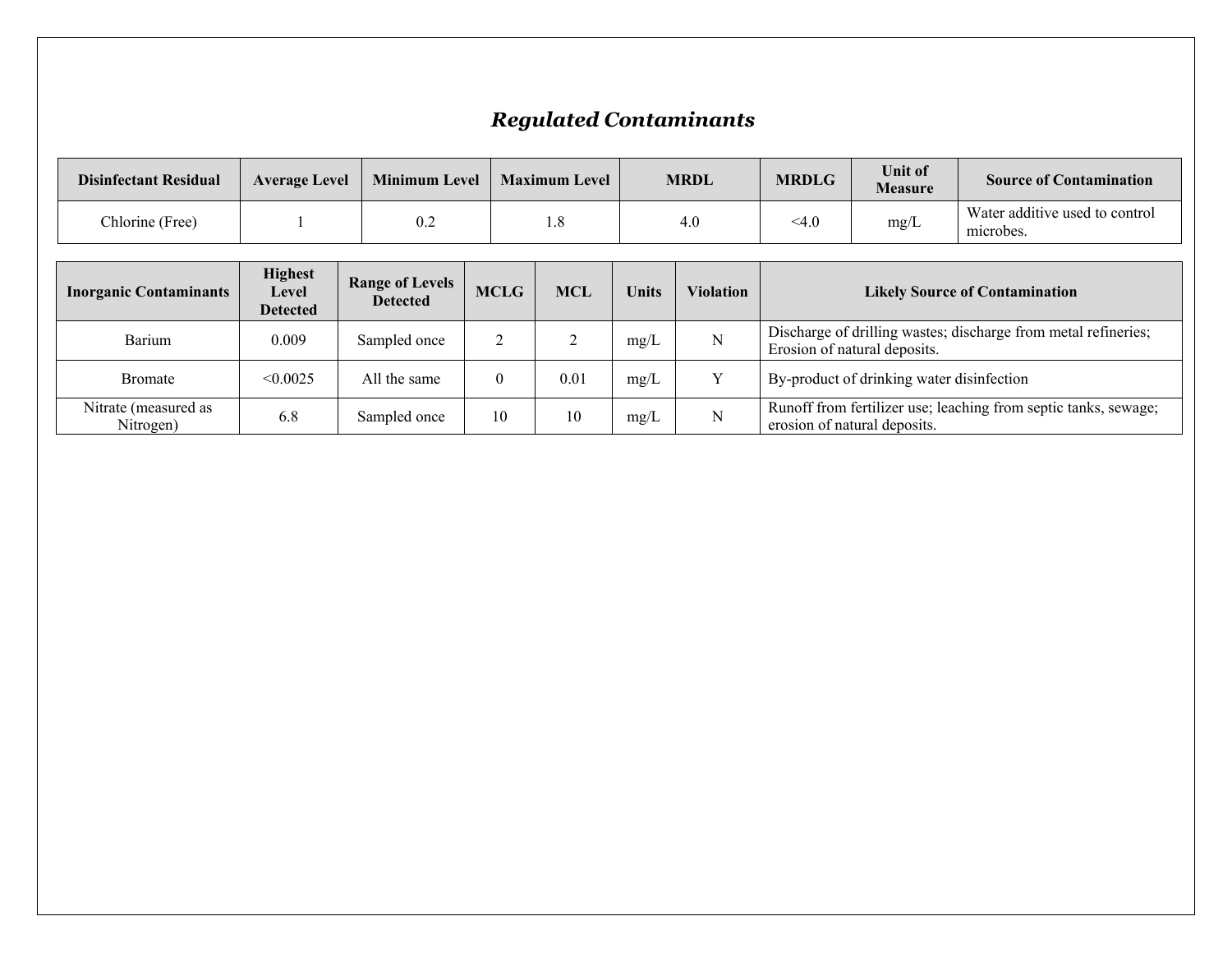#### *Violations*

#### **Bromate**

A life time of drinking bromate at these levels has an increased lifetime cancer risk of 2 in 10,000 – if consumed every day over the life time. Some people who ingested large amounts of bromate had gastrointestinal symptoms such as nausea, vomiting, diarrhea and abdominal pain. Some individuals who ingested very high concentrations of bromate also experienced kidney effects, and nervous system effects and hearing loss. However, these people were exposed to bromate levels thousands of times the amount the amount in the FGS-S.

| <b>Violation Type</b> | <b>Violation Begin</b> |     | Violation End   Violation Explanation                                                                                                                                                                                                                                                                                                                                                                                                       |
|-----------------------|------------------------|-----|---------------------------------------------------------------------------------------------------------------------------------------------------------------------------------------------------------------------------------------------------------------------------------------------------------------------------------------------------------------------------------------------------------------------------------------------|
| MCL                   | 10 October 2019        | TBD | BE performed sampling of the Morón Air Base drinking water system for Bromates on 10 October 2019. Bromate levels<br>from this monitoring event were found to be in exceedance of the 0.01 mg/L (equivalent to ppm) of the MCL. Bromate is a<br>byproduct of the water treatment disinfection process and we believe the exceedance of Bromate is due to the high level of<br>free available chlorine (FAC) in the water system for CY2019. |
|                       |                        |     | While not over the MCL of 4 mg/L, the levels of FAC were greater than the recommended limits of 0.2-0.6 mg/L.<br>Working with Morón Air Base CE Environmental personnel, we have reduced the level of FAC to the recommended level<br>for the installation. Also, we have put a process in place to verify the FAC to be in the recommended limits before<br>collecting the water samples to analyze for Bromate.                           |
|                       |                        |     | In an effort to provide statistical data and/or provide a data trend, the BE office will continue to sample for Bromate on a<br>quarterly basis. This also serves as a precautionary measure to detect any changes in Bromate levels more expediently.<br>This is not driven by regulatory requirement.                                                                                                                                     |
|                       |                        |     | Violation ends when four consecutive quarterly samples have a resulting running average below the MCL.                                                                                                                                                                                                                                                                                                                                      |
|                       |                        |     | Due to COVID-19, BE was only able to take one sample in 2020 and did not meet the four quarterly sample requirement to<br>remove violation from 2019.                                                                                                                                                                                                                                                                                       |